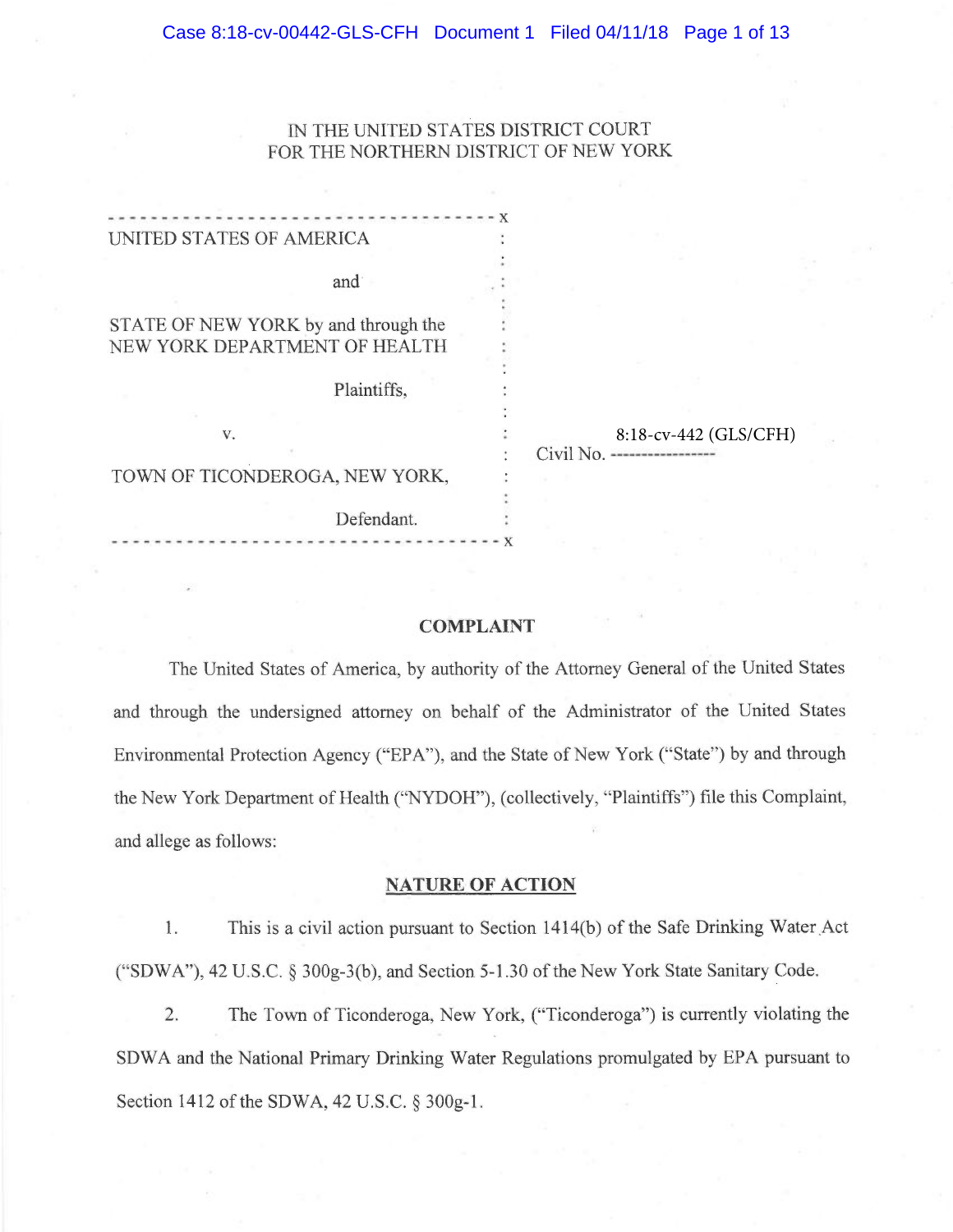### Case 8:18-cv-00442-GLS-CFH Document 1 Filed 04/11/18 Page 2 of 13

3. Ticonderoga is also currently violating Section 5-1.30 of the New York State Sanitary Code, 10 NYCRR 5-1.30

4. This action seeks monetary penalties for these violations as well as injunctive relief compelling Ticonderoga to come into compliance with the SDWA, its implementing regulations, and the New York State Sanitary Code.

#### JURISDICTION AND VENUE

5. This Court has jurisdiction over the subject matter of this action pursuant to Section 1414(b) of the SDWA, 42 U:S.C. § 300g-3(b), and 28 U.S.C. §§ 1331, 1345, and 1355.

6. Venue is proper in the Northern District of New York pursuant to 28 U.S.C. § 1391(b) and 1395(a) because the violations alleged below occurred in this district, and because Ticonderoga is located in this district.

#### DEFENDANT

7. Ticonderoga is an incorporated town formed under the laws of New York, and located in Essex County.

8. Ticonderoga is a "municipality" within the meaning of Section 1401(10) of SDWA, 42 U.S.C. § 300f(10).

9. Ticonderoga is a "person" within the meaning of Section 1401(12) of SDWA, 42 U.S.C. § 300f(12).

# STATUTORY BACKGROUND

## The Safe Drinking Water Act

10. Section 1401(4) of the SDWA, 42 U.S.C. § 300f(4), and 40 C.F.R. § 141.2, define a "public water system" as a "system for the provision to the public of water for human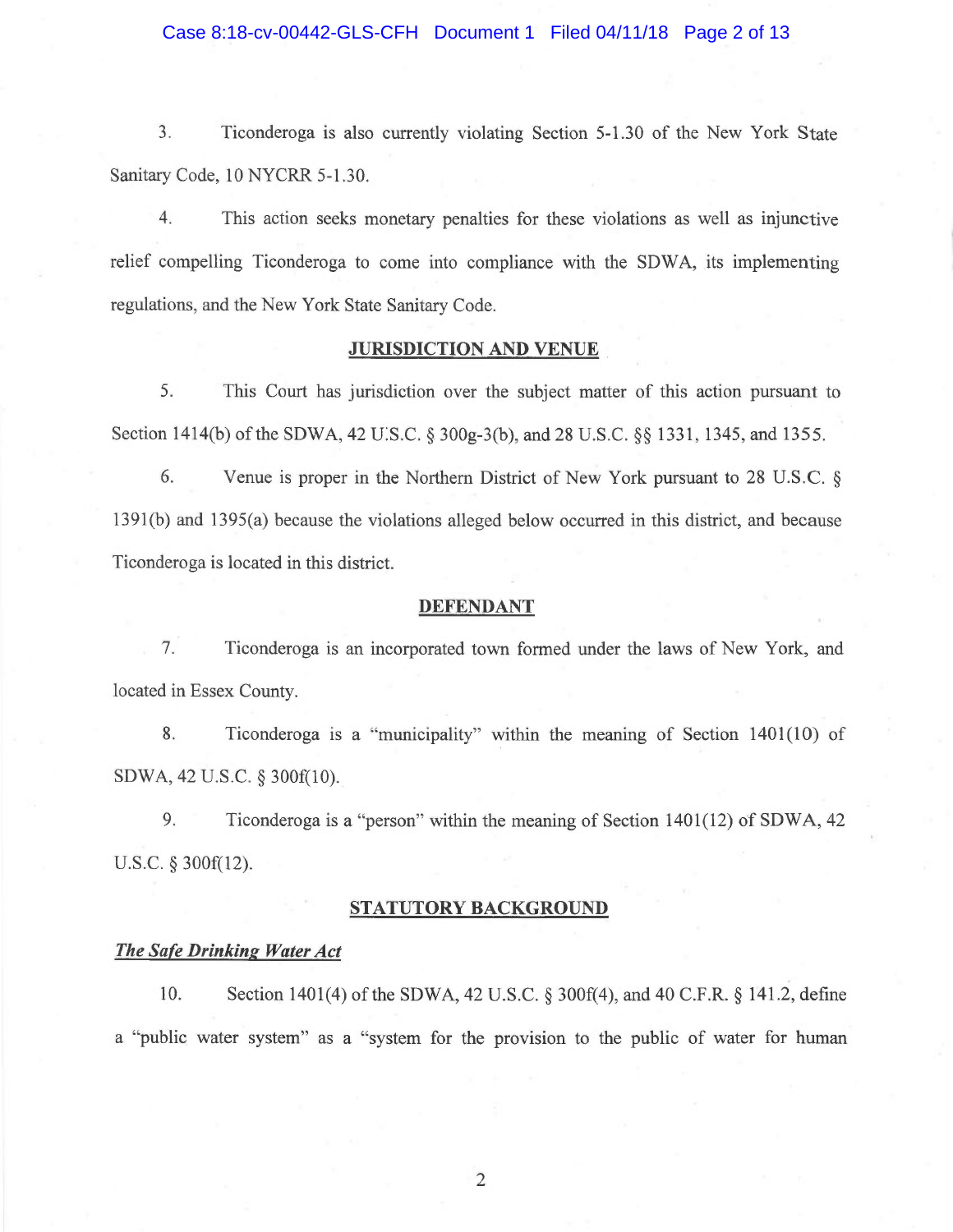#### Case 8:18-cv-00442-GLS-CFH Document 1 Filed 04/11/18 Page 3 of 13

consumption through pipes or other constructed conveyances, if such system has at least fifteen <sup>s</sup>ervice connections or regularly serves at least twenty-five individuals."

11. 1. A "supplier of water" is defined at Section 1401(5) of the SDWA, 42 U.S.C. §300f(5), and 40 C.F.R. § 141.2, as "any person who owns or operates a public water system."

<sup>1</sup>2. Public water systems must comply with the National Primary Drinking Water <sup>R</sup>egulations promulgated under Part B of the SDWA, 42 U.S.C. § 300g-300g-6, except to the <sup>e</sup>xtent that an exception, variance, or exemption under Section 1411, 1415, or 1416, 42 U.S.C. §§ 300g, 300g-4, or 300g-S, is applicable. SDWA Section 1411, 42. U.S.C. § 300g.

13. Section 1414(b) of the SDWA, 42 U.S.C. § 300g-3(b), authorizes the EPA <sup>A</sup>dministrator to commence a civil action to compel compliance with applicable requirements of <sup>t</sup>he SDWA and to obtain civil penalties for violations of applicable requirements of the SDWA.

<sup>1</sup>4. Applicable requirements of the SDWA include all regulations promulgated <sup>p</sup>ursuant to 42 U.S.C. § 300g-1, such as the National Primary Drinking Water Regulations. <sup>42</sup> <sup>U</sup>.S.C. § 300g-3(i).

15. Section 1414(b) of the SDWA, as modified by the Civil Monetary Penalty <sup>I</sup>nflation Adjustment Rule, authorizes the United States to seek civil penalties of up to \$37,500 <sup>p</sup>er day for each violation after January 12, 2009 through November 2, 2015, and \$55,907 per day per violation after November 2, 2015. See 42 U.S.C.  $\S 300g-3(b)$  and  $300g-3(g)(3)(A)$ ; 40 C.F.R. Part 19, 61 Fed. Reg. 69,364 (Dec. 31, 1996); 73 Fed. Reg. 75,340 (Dec. 1l, 2008); 74 <sup>F</sup>ed. Reg. 628 (Jan 7, 2009); 78 Fed. Reg. 66,643 (Dec. 6, 2013), 83 Fed. Reg. 1190, 1193 (Jan. 10, 2018).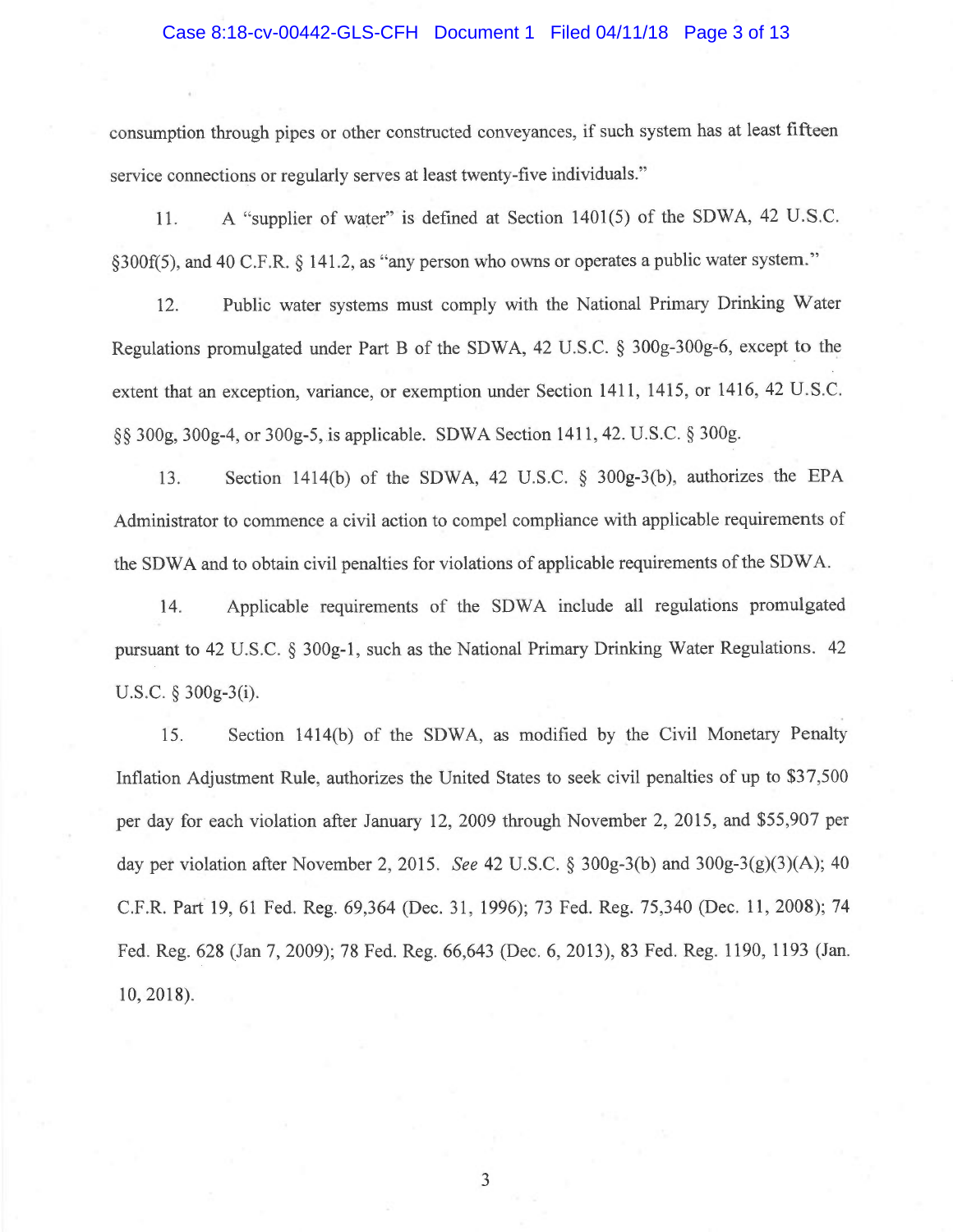# The Enhanced Treatment Rule

<sup>1</sup>6. The National Primary Drinking Water Regulations include the Long Term <sup>2</sup> <sup>E</sup>nhanced Surface Water Treatment Rule, hereinafter "Enhanced Treatment Rule." 40 C.F.R. § 141.700(a).

<sup>1</sup>7. EPA promulgated the Enhanced Treatment Rule on January 5, 2006. See 71 Fed. Reg. 654 (January 5, 2006).

<sup>1</sup>8. The Enhanced Treatment Rule applies to public water systems supplied by <sup>a</sup> <sup>s</sup>urface water source. 40 C.F.R. § 141.700(b).

<sup>1</sup>9. EPA described the purpose of the Enhanced Treatment Rule at its publication:

EPA is promulgating the Long Term 2 Enhanced Surface Water Treatment Rule to further protect public health against *Cryptosporidium* and other microbial pathogens in drinking water. Cryptosporidium is a protozoan parasite that is common in surface water <sup>u</sup>sed as drinking water sources by public water systems. In drinking water, <sup>C</sup>ryptosporidium is a particular concern because it is highly resistant to chemical <sup>d</sup>isinfectants like chlorine. When ingested, Cryptosporidium can cause acute <sup>g</sup>astrointestinal illness, which may be severe and sometimes fatal for people with <sup>w</sup>eakened immune systems. Cryptosporidium has been identified as the cause of <sup>a</sup> <sup>n</sup>umber of waterborne disease outbreaks in the United States.

<sup>7</sup>1 Fed. Reg. 654 (January 5, 2006) (parenthetical references omitted).

<sup>2</sup>0. The Enhanced Treatment Rule requires public water systems that receive water from an unfiltered surface water source to provide at least 2-log Cryptosporidium inactivation, <sup>i</sup>.e., treatment that inactivates 99% of the existing number of Cryptosporidium bacteria, and <sup>p</sup>otentially higher levels of inactivation depending on the current Cryptosporidium levels in the <sup>w</sup>ater source. 40 C.F.R. § 141.712.

<sup>2</sup>1. The Enhanced Treatment Rule requires unfiltered public water systems serving <sup>f</sup>ewer than 10,000 people to achieve the required Cryptosporidium treatment by October 1, 2014. 40 C.F.R. § 141.713.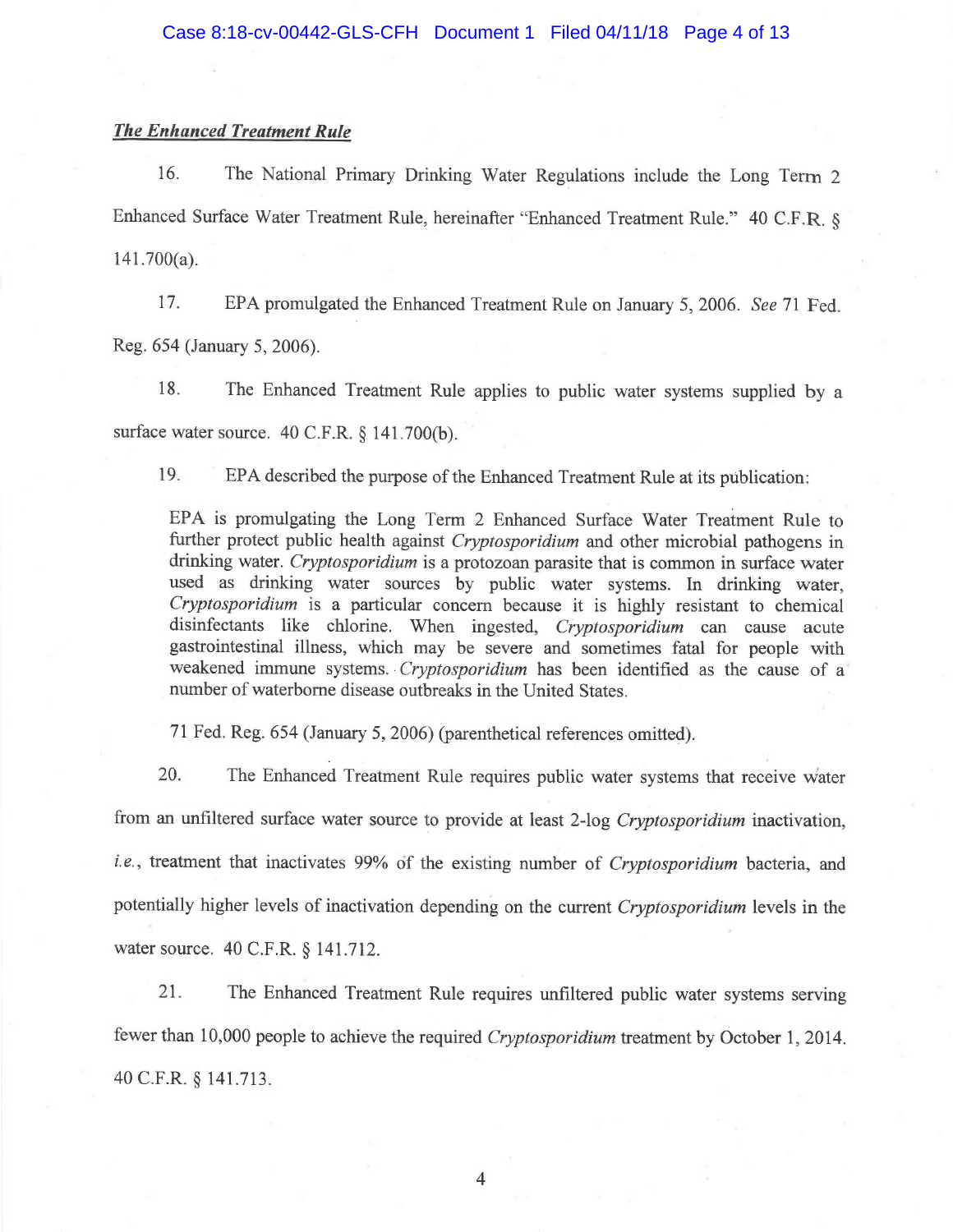#### Case 8:18-cv-00442-GLS-CFH Document 1 Filed 04/11/18 Page 5 of 13

22. The Enhanced Treatment Rule also requires public water systems using <sup>u</sup>ncovered finished water storage facilities to cover the water storage facility, or treat the water <sup>d</sup>ischarged from the uncovered finished water storage facility to the distribution system in order <sup>t</sup>o achieve inactivation and/or removal of at least 4-log virus, 3-log Giardia lamblia, and 2-log Cryptosporidium by April 1, 2009, or to be in compliance with a state-approved schedule to meet <sup>t</sup>hese conditions no later than April 1, 2009. 40 C.F.R. § 141.714.

### The New York Public Health Law

<sup>2</sup>3. New York Public Health Law § 1100 authorizes the New York Department of <sup>H</sup>ealth to promulgate regulations to protect public water supplies from contamination.

<sup>2</sup>4. New York Public Health Law § 1102 provides that if a public water system is in <sup>v</sup>iolation of regulations promulgated pursuant to § 1100, and the water system does not come <sup>i</sup>nto compliance after receiving notice of the violation, New York may file an action for penalties <sup>a</sup>nd an injunction restraining the public water system from further violations.

<sup>2</sup>5. New York Public Health Law § 1103 provides that a public health system in <sup>v</sup>iolation of regulations promulgated pursuant to § 1100 is subject to civil penalties of up \$200 <sup>p</sup>er violation, per day of violation.

#### <sup>T</sup>he New York State Sanitary Code

<sup>2</sup>6. Pursuant to § 1100 of the New York Public Health Law, the Department of Health <sup>p</sup>romulgated § 5-1.30 of the New York State Sanitary Code to establish treatment requirements for public water systems.

<sup>2</sup>7. The State Sanitary Code definition of public water system includes community <sup>w</sup>ater systems that provide water to the public for human consumption through pipes that serve <sup>a</sup>t least 25 individuals daily at least 60 days out of the year. 10 NYCRR 5-1.1(be).

E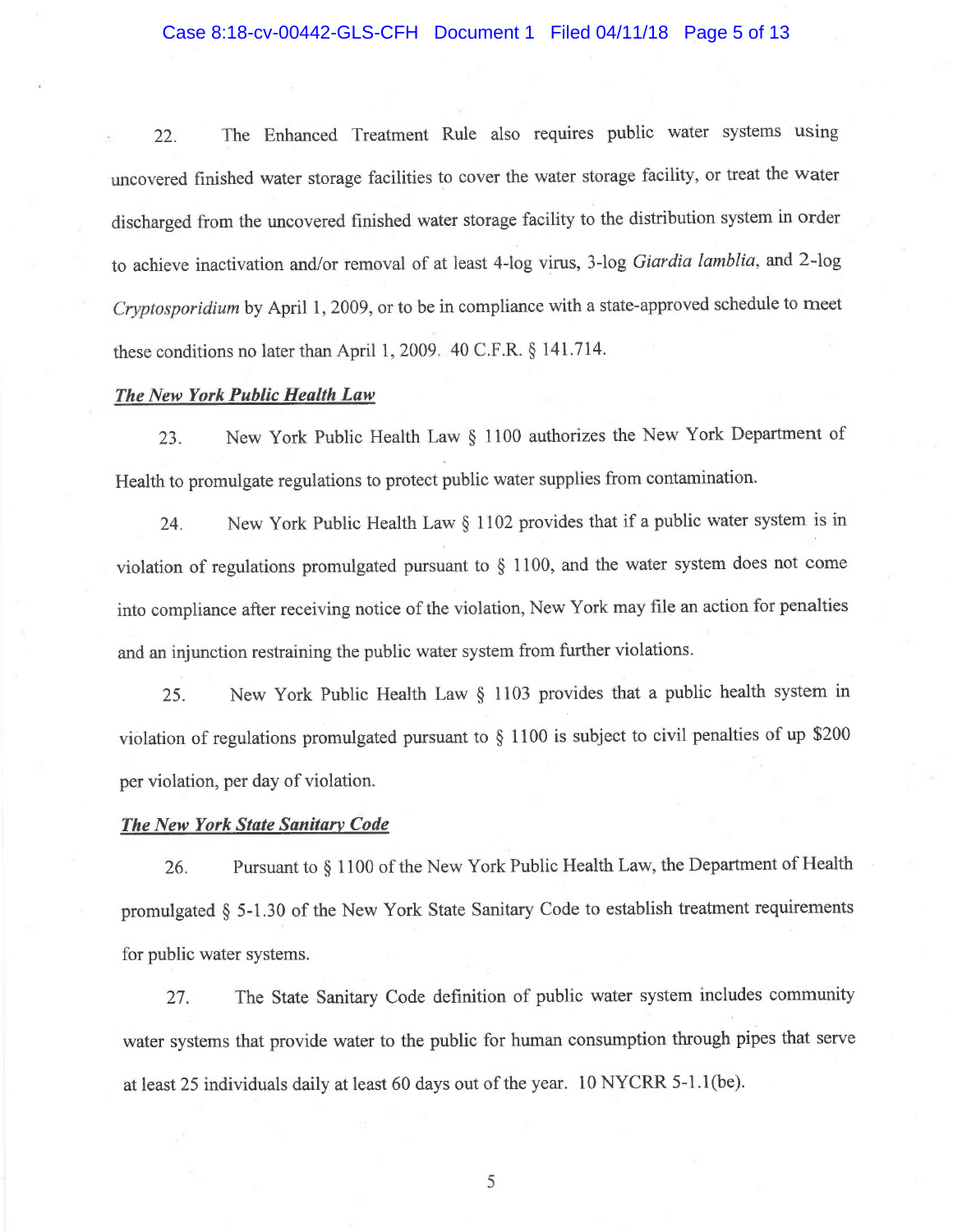### Case 8:18-cv-00442-GLS-CFH Document 1 Filed 04/11/18 Page 6 of 13

28. For public water systems using an unfiltered surface water source, as a condition <sup>o</sup>f continuing to avoid filtering water provided to users, the State Sanitary Code requires <sup>d</sup>isinfection sufficient to ensure at least 99.9 percent inactivation of Giardia lamblia cysts an<sup>d</sup> 99.99 percent inactivation of viruses, between a point where the raw water is no longer subject to <sup>r</sup>econtamination by surface water runoff and a point downstream before or at the first consumer. 10 NYCRR 5-1.30(c)(3).

29: For public water systems using an unfiltered surface water source, as a condition <sup>o</sup>f continuing to avoid filtering water provided to users, the State Sanitary Code requires that the <sup>d</sup>isinfection system have redundant components to ensure continuous disinfection, and requires <sup>t</sup>hat auxiliary power with automatic start and alarm is provided at all disinfection facilities where <sup>a</sup> power outage would result in a loss or reduction in the ability of the system to maintain the <sup>r</sup>equired disinfection concentration. 10 NYCRR 5-1.30(c)(4).

### Filtration Avoidance Determination

30. Public water systems must filter all water from a surface water source that is not <sup>s</sup>ubject to a current Filtration Avoidance Determination. 10 NYCRR 5-1.30(b).

31. In 1991, New York granted Ticonderoga a Filtration Avoidance Determination <sup>f</sup>or Gooseneck Pond, which allowed Ticonderoga to distribute water from Gooseneck Pond to its <sup>u</sup>sers without filtering the water.

32. One condition of the Filtration Avoidance Determination was that Ticonderoga install a redundant chlorination system at its Gooseneck Pond Chlorination Station.

33. Another condition of the Filtration Avoidance Determination was that <sup>T</sup>iconderoga evaluate its transmission system to ensure that users directly upstream from the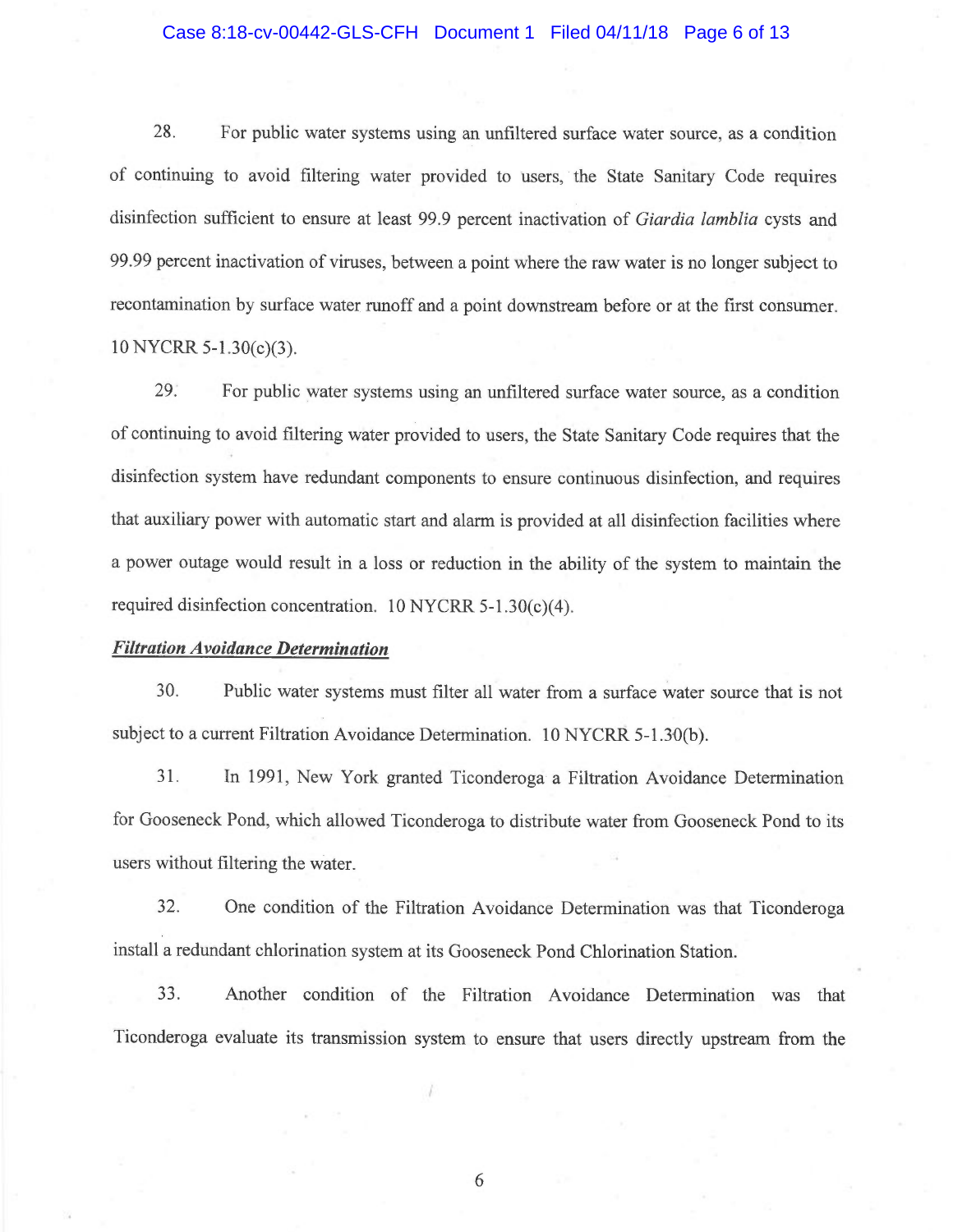Gooseneck Pond Chlorination Station were receiving water that had been exposed to the required chlorine contact time.

# GENERAL ALLEGATIONS

34. Ticonderoga operates a "public water system" within the meaning of Section 1401(4) of the SDWA, 42 U.S.C. § 300f(4), 40 C.F.R. § 141.2, and 10 NYCRR 5-1.1(be).

35. Ticonderoga is a "supplier of water" within the meaning of Section 1401(5) of the SDWA, 42 U.S.C. §300f(5), 40 C.F.R. § 141.2, and 10 NYCRR 5-1.1(bu):

36. Ticonderoga must comply with all National Primary Drinking Water Regulations promulgated under Part B of the SDWA. None of the exceptions in Section 1411, 42 U.S.C. § 300g are applicable.

37. Ticonderoga does not have a variance or exemption pursuant to Sections 1415 or 1416 of the SDWA, 42 U.S.C. §§ 300g-4 or 300g-5, for any part of its public water system.

38. Ticonderoga's public water system serves more than 25 and less than 10,000 users.

39. At all times relevant to this Complaint, Gooseneck Pond was and is an unfiltered surface water source.

40. Gooseneck Pond supplies water to Ticonderoga's public water system.

41. From Gooseneck Pond, water flows through the Gooseneck Pond Chlorination Station, after which water is distributed to several users before being stored in the Chilson Reservoir. After the Chilson Reservoir, water passes through the Chilson Reservoir Chlorination Station, before being distributed to hundreds of users in the Town of Ticonderoga.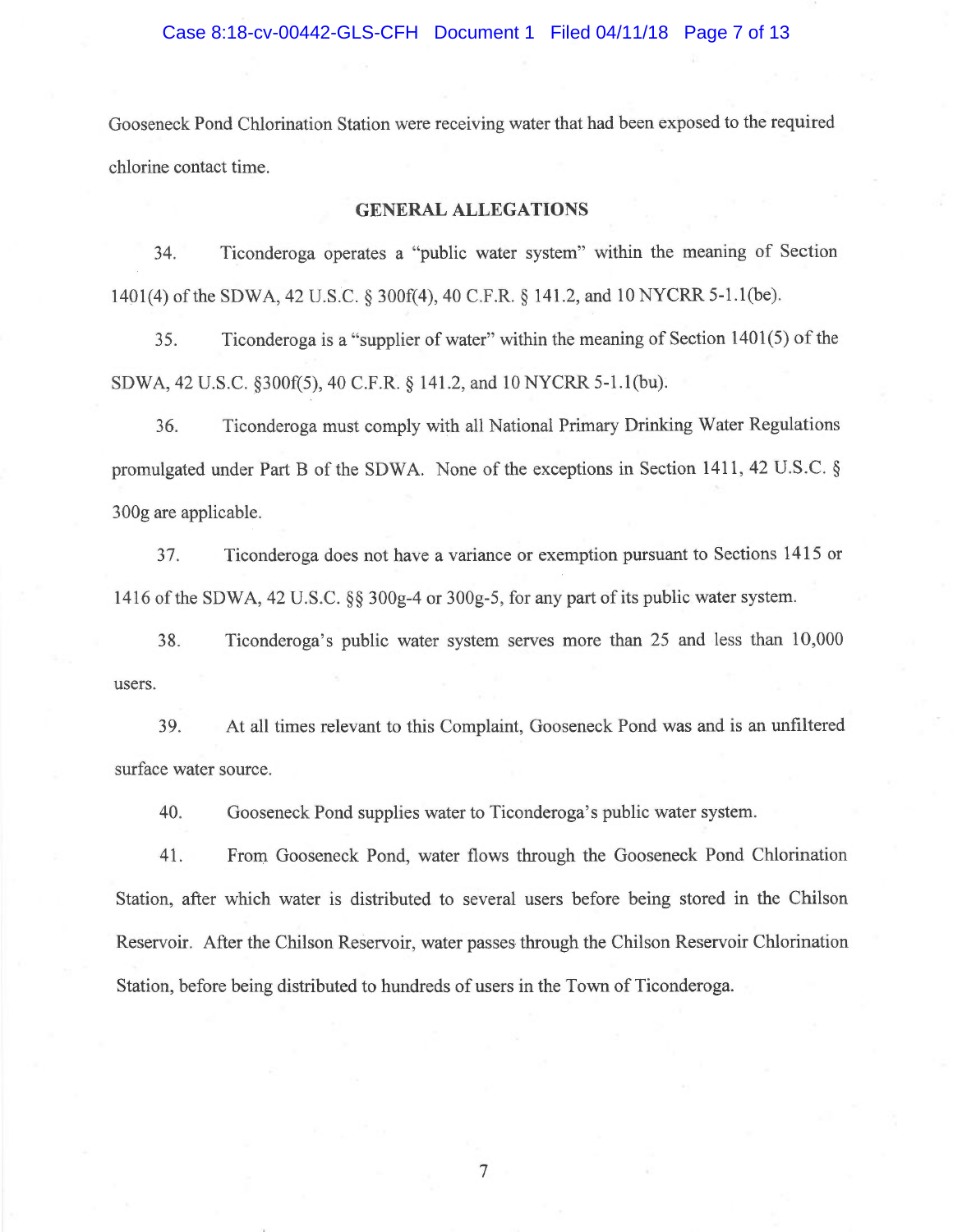Case 8:18-cv-00442-GLS-CFH Document 1 Filed 04/11/18 Page 8 of 13

42. Ticonderoga was repeatedly notified of the violations at issue in this Complaint, including via communications from the State in 1991, 2009, 2011, 2013, and 2015, and <sup>c</sup>ommunications from EPA in 2014 and 2015.

# FIRST CLAIM FOR RELIEF

# <sup>F</sup>ailure to Inactivate and/or Remove Cryptosporidium (Gooseneck Pond)

<sup>4</sup>3. Paragraphs 1-42 are realleged and incorporated herein by reference.

<sup>4</sup>4. Ticonderoga has not installed treatment that would provide 2-log inactivation <sup>a</sup>nd/or removal of Cryptosporidium for water sourced from Gooseneck Pond.

<sup>4</sup>5. Ticonderoga is in violation of 40 C.F.R. § 141.712, and has been since October 1,

2014.

# SECOND CLAIM FOR RELIEF <sup>F</sup>ailure to Cover Finished Water Storage Facility (Chilson Reservoir)

46. Paragraphs 1-42 are realleged and incorporated herein by reference.

<sup>4</sup>7. Ticonderoga uses an uncovered reservoir, the Chilson reservoir, to store finished water.

48. Based on a 2013 New York Department of Health inspection, the concrete bottom <sup>a</sup>nd walls of the Chilson Reservoir are heavily cracked, and completely deteriorated in places.

<sup>4</sup>9. Ticonderoga does not treat the water discharged from the Chilson reservoir to <sup>a</sup>chieve inactivation and/or removal of at least 4-log virus, 3-log Giardia lamblia, and 2-log Cryptosporidium.

50. New York established a schedule for Ticonderoga to comply with 40 C.F.R. § 141.714 in March 2009, and later extended the dates in this schedule in August 2011.

<sup>5</sup>1. Ticonderoga did not comply with either schedule referenced in Paragraph 50.

~~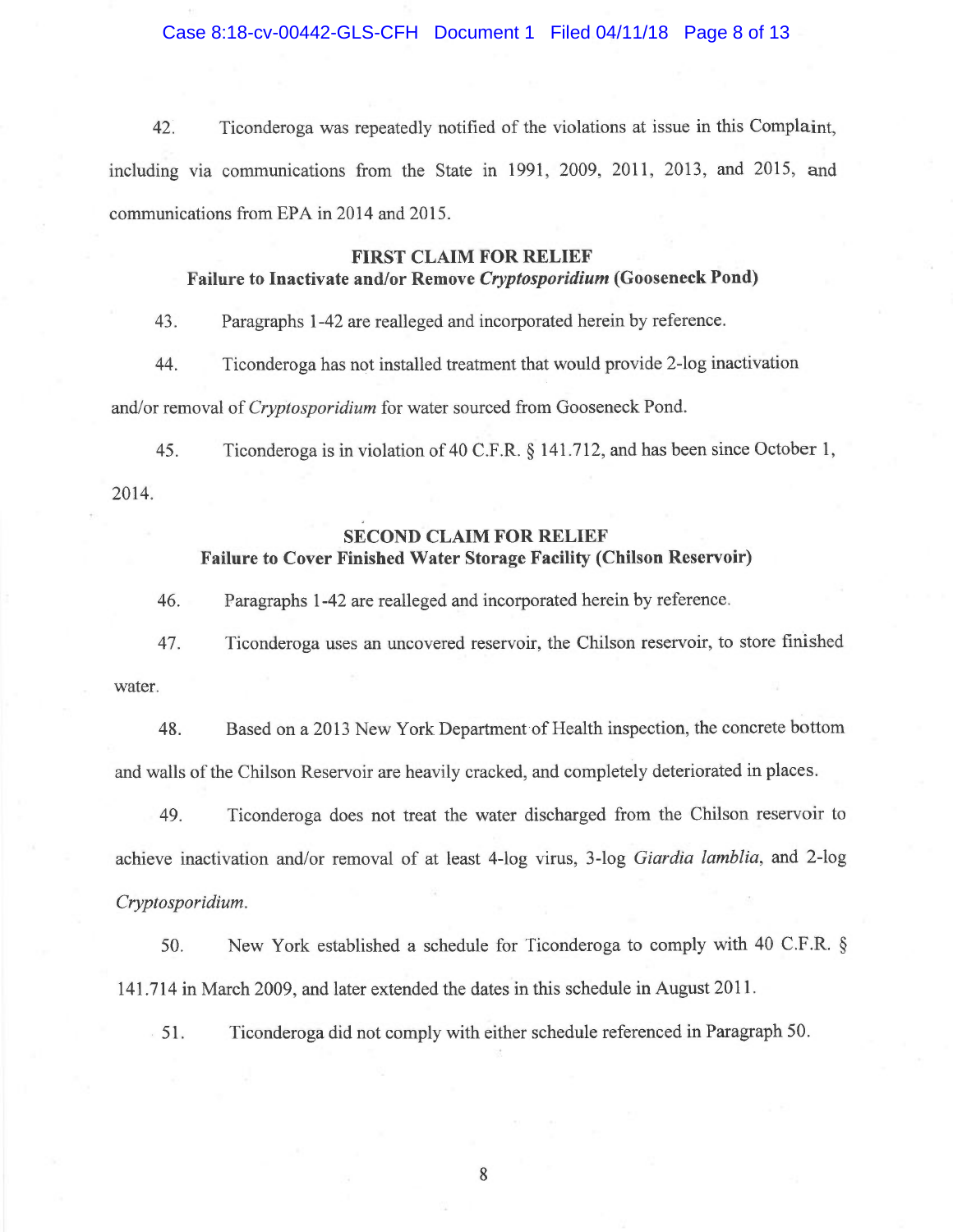52. Ticonderoga is in violation of 40 C.F.R. § 141.714, and has been since April 1, 2009, because it has neither covered the Chilson reservoir nor installed treatment facilities to achieve the standards set by 40 C.F.R. § 141.714.

# THIRD CLAIM FOR RELIEF Failure to Provide Redundant Chlorination (Gooseneck Pond Chlorination Station)

53. Paragraphs 1-42 are realleged and incorporated herein by reference.

54. Water distributed to users between Gooseneck Pond and the Chilson Reservoir is treated solely by chlorination at the Gooseneck Pond Chlorination Station.

55. If the Gooseneck Pond Chlorination Station mechanically fails or loses power, untreated and unfiltered pond water will be provided to users because there is no remote alarm to alert officials, there is no redundant system to provide chlorination (such as a second chlorination station), there is no secondary source of power with automatic start, and there is no automatic shut-off valve to stop the flow of unchlorinated water.

56. Ticonderoga is in violation of 10 NYCRR 5-1.30(4), and has been since 1991 because it has not supplied a redundant chlorination system to ensure continuous disinfection of water distributed to users between the Gooseneck Pond Chlorination Station and the Chilson Reservoir, nor has it installed auxiliary power with automatic start and alarm at the Gooseneck Pond Chlorination Station.

#### FOURTH CLAIM FOR RELIEF

# Failure to Adequately Treat Unfiltered Surface Water (Eagle Lake Chlorination Station)

57. Paragraphs 1-42 are realleged and incorporated herein by reference.

58. Water that is treated by chlorine must be in contact with the chlorine for a certain period of time to deactivate pathogens.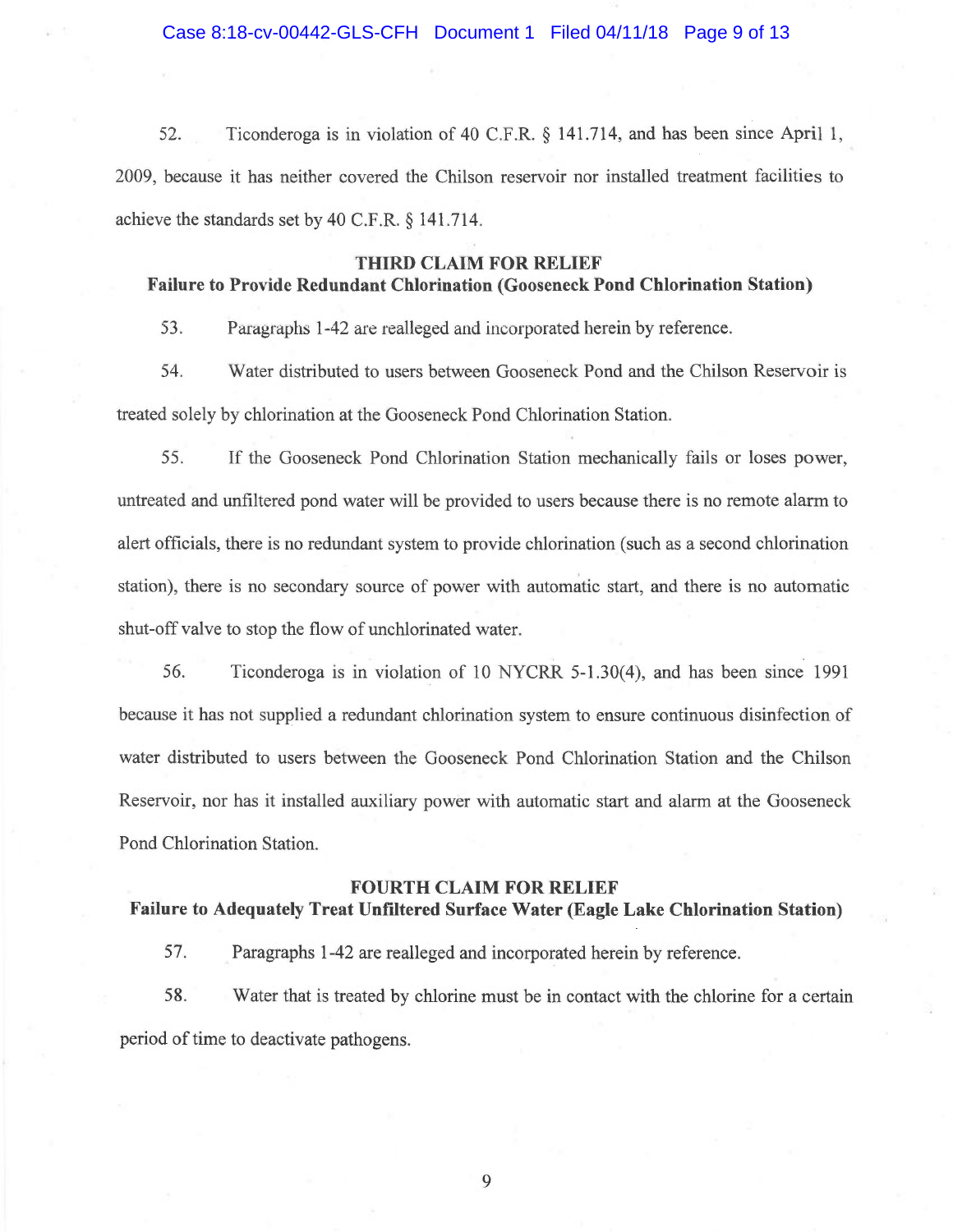59. Approximately 39 users just downstream of the Eagle Lake Chlorination Station receive water during peak flow. conditions that has not received adequate chlorine contact time to ensure 99.9 percent inactivation of Giardia lamblia cysts and 99.99 percent inactivation of viruses, as required by  $10$  NYCRR 5-1.30(c)(3).

60. Inadequate chlorine contact times for users downstream from the Eagle Lake Chlorination Station was noted in the 1991 Gooseneck Pond Filtration Avoidance Determination.

61. Ticonderoga is in violation of 10 NYCRR 5-130(c)(3), and has been since 1991, for failing to adequately treat water supplied to the approximately 39 users directly downstream from the Eagle Lake Chlorination Station.

## FIFTH CLAIM FOR RELIEF

# Failure to Maintain Adequate Pressure in Distribution Line (Gooseneck Pond Upland Users)

62. Paragraphs 1-42 are realleged and incorporated herein by reference.

63. 10 NYCRR 5-1.27 requires that the public water system will be maintained and operated to ensure a minimum working pressure of 20 pounds per square inch at ground level at all points in the distribution system.

64. Public water distribution lines must be maintained at the required pressure to avoid the intrusion of contamination into the distribution lines.

65. Approximately 21 users between the Eagle Lake Chlorination Station and the Chilson Reservoir receive water from distribution pipes under inadequate pressure.

66. Ticonderoga is in violation of 10 NYCRR 5-1.27 for failing to maintain adequate pressure in its distribution line between Eagle Lake Chlorination Station and the Chilson Reservoir.

# SIXTH CLAIM FOR RELIEF

# Failure to Adequately Treat Surface Water (Baldwin Road Filtration Plant)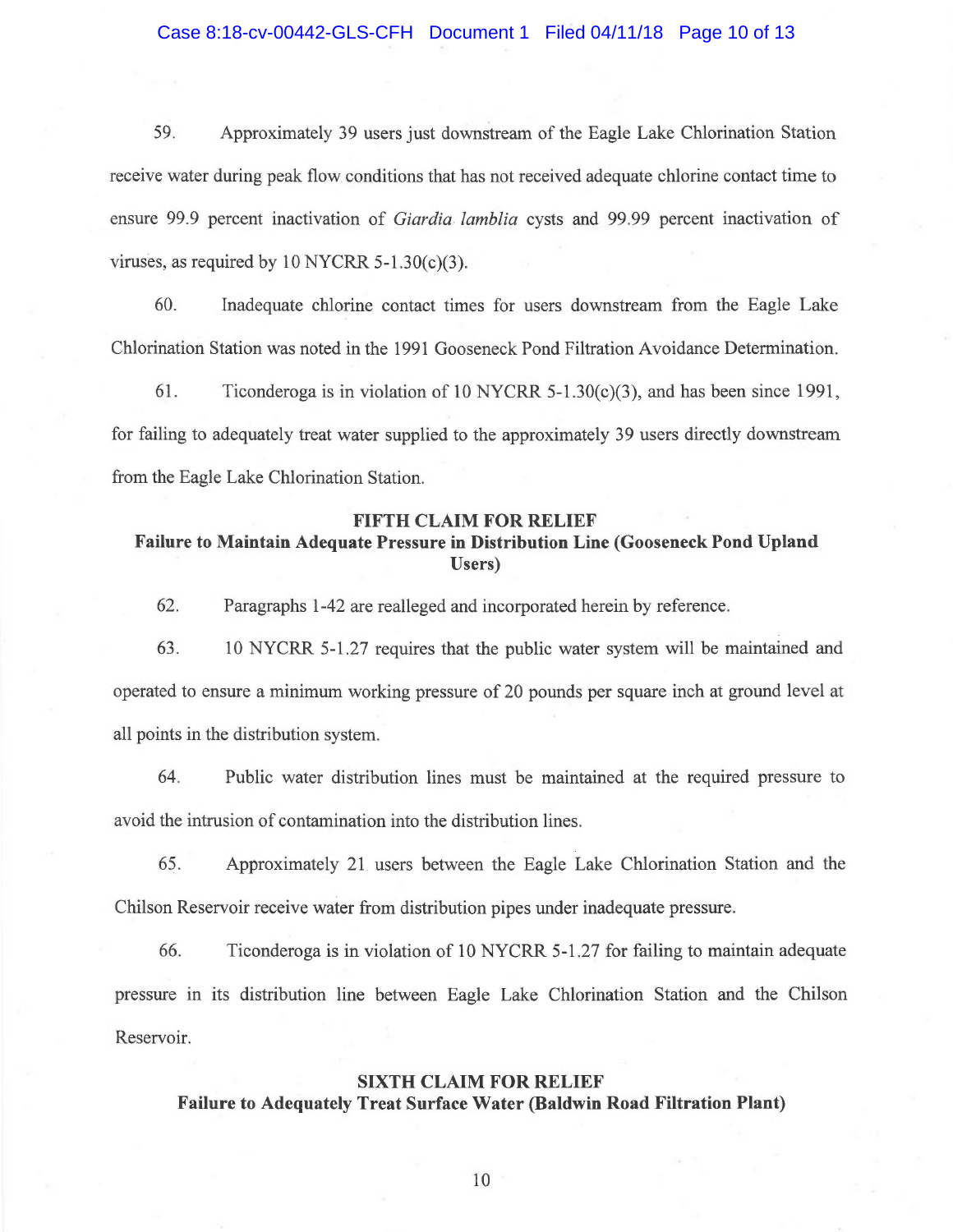# Case 8:18-cv-00442-GLS-CFH Document 1 Filed 04/11/18 Page 11 of 13

67. Paragraphs 1-42 are realleged and incorporated herein by reference.

<sup>6</sup>8. Ticonderoga uses <sup>a</sup>diatomaceous earth filtration plant called the Baldwin Road <sup>F</sup>iltration Plant to treat drinking water sourced from Lake George.

<sup>6</sup>9. The diatomaceous earth is held in contact with water by parts called "septums."

<sup>7</sup>0. As noted in a 2013 New York Department of Health inspection, the septums at <sup>t</sup>he Baldwin Road Filtration Plant have repeatedly broken, allowing unfiltered surface water from Lake George to enter the distribution system.

<sup>7</sup>1. Ticonderoga does not treat the effluent from the Baldwin Road Filtration Plant to <sup>a</sup>chieve inactivation and/or removal of at least 4-log virus, 3-log Giardia lamblia, and 2-log <sup>C</sup>ryptosporidium when the filter unit septums are broken.

<sup>7</sup>2. Ticonderoga has been in violation of 10 NYCRR 5-1.30(b) since at least 2013, <sup>d</sup>uring periods where broken septums have allowed unfiltered surface water to enter the distribution system.

#### PRAYER FOR RELIEF

<sup>W</sup>HEREFORE, the United States of America and the State of New York respectfully <sup>r</sup>equest that this Court grant the following relief:

<sup>1</sup>. Permanently enjoin Ticonderoga from any further violations of the SDWA, the <sup>N</sup>ational Primary Drinking Water Regulations, the New York Public Health Law, and the New York State Sanitary Code;

<sup>2</sup>. Order Ticonderoga to expeditiously complete all actions necessary to ensure that <sup>i</sup>t complies with the National Primary Drinking Water Regulations and all other requirements of SDWA and the State Sanitary Code;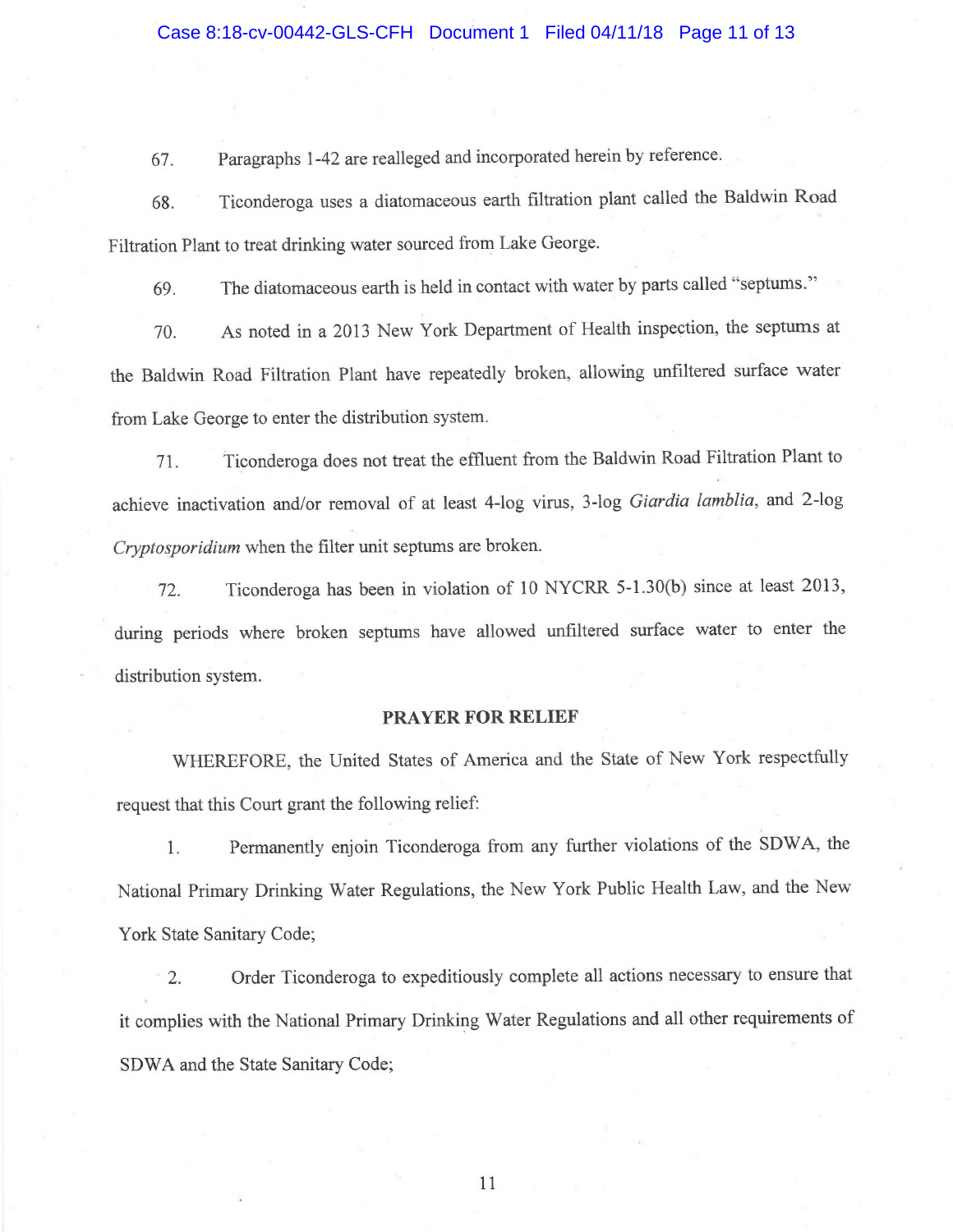Case 8:18-cv-00442-GLS-CFH Document 1 Filed 04/11/18 Page 12 of 13

3. Order Ticonderoga to pay a civil penalty of up to \$53,907 per day for each violation of the SDWA and its implementing regulations;

4. Order Ticonderoga to pay a civil penalty of up to \$200 per day for each violation

of the New York Public Health Law and its implementing regulations; and

5. Grant the Plaintiffs such other and further relief as this Court deems appropriate.

Respectfully Submitted,

/~

JEFFREY H. WOOD Acting Assistant Attorney General Environment and Natural Resources Division United States Department of Justice the the hand

A

Dated:  $3/29/18$ 

Robert E. Maher Jr. (Bar Roll No. 102916)<br>Assistant Section Chief Environmental Enforcement Section Environment and Natural Resources Division U.S. Department of Justice P.O. Box 7611 Ben Franklin Station Washington, D.C. 20044 202-514-4241

John D. Hoggan, Jr. (Bar Roll No. 511254) Assistant US Attorney Northern District of New York 445 Broadway Room 218 Albany, NY 12207-2924 (518) 431-0247

Of Counsel: Phyllis Feinmark Chief, Water and General Law Branch Office of Regional Counsel US Environmental Protection Agency Region 2 New York, New York